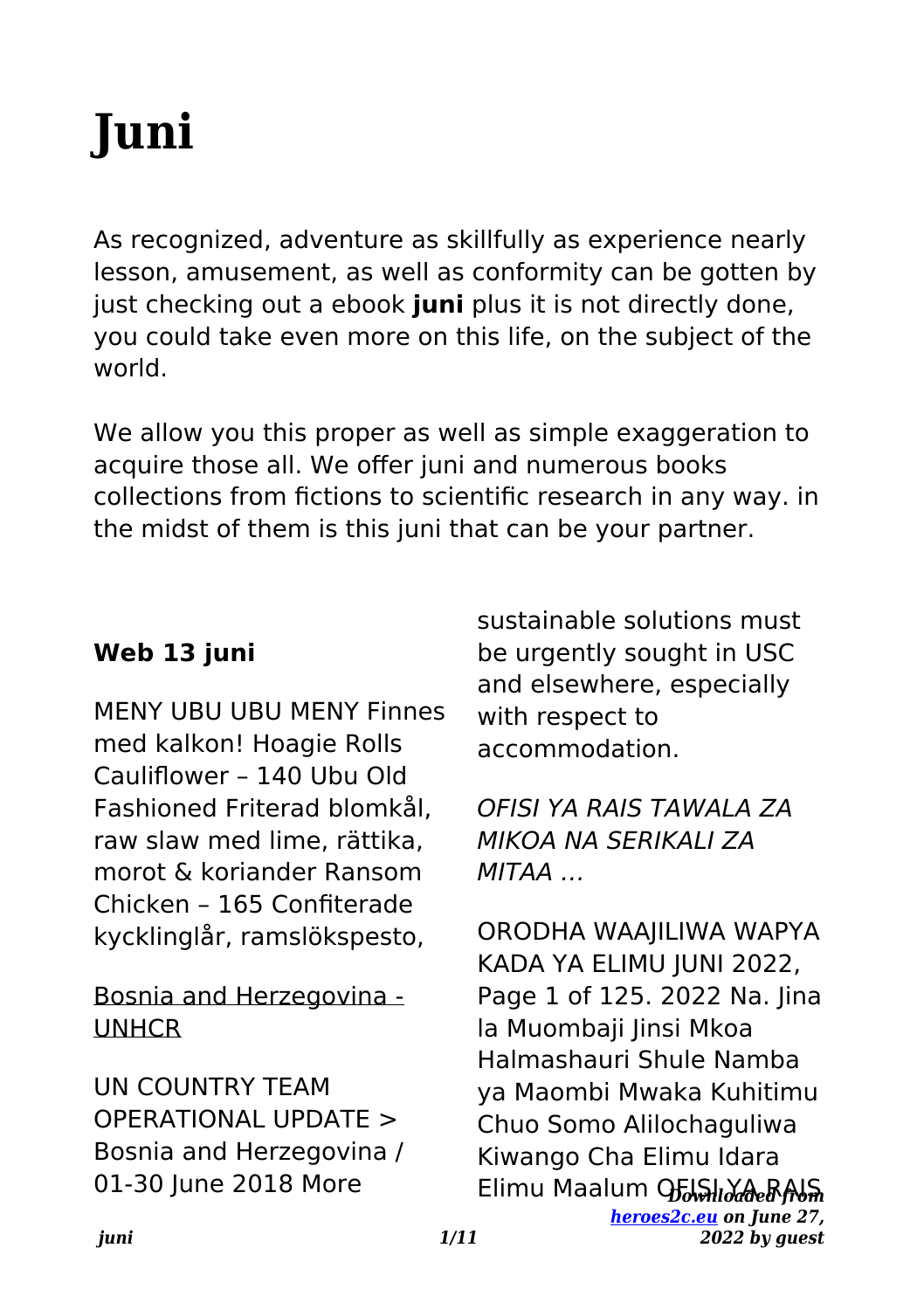TAWALA ZA MIKOA NA SERIKALI ZA MITAA ORODHA WAAJILIWA WAPYA KADA YA ELIMU JUNI 2022 , 80 …

#### Final Report - Europa

ESMA • CS 60747 – 103 rue de Grenelle • 75345 Paris Cedex 07 • France • Tel. +33 (0) 1 58 36 43 21 • www.esma.europa.eu 2 2 June 2017

#### **Intanwijaya Juni 21**

30 Juni 2021 (Tidak Diaudit) Dan 31 Desember 2020 (Diaudit) (Dinyatakan dalam Rupiah, kecuali dinyatakan lain) Catatan atas laporan keuangan konsolidasian terlampir merupakan bagian yang tidak terpisahkan dari laporan keuangan secara keseluruhan 1 Catatan 30 Juni 2021 31 Desember 2020 ASET ASET LANCAR Kas dan setara kas 2.d, 4, 30 92.344.159.016 …

#### Juni Learning Terms of Use

11/05/2021 · Juni Learning web app, which may be

accessed via the web or on your mobile device, is the main hub for users to access and use the Service, and allows users to schedule classes, see an overview of current and future coursework, assemble and publish projects, interact via Juni Clubs and many more features in the future. ...

#### June 2019 - Met Office

June 2019 The averaging period used for the following assessment was 1981-2010. June started with a ridge of high pressure which brought warm dry sunny weather to much

#### ARTICLE 29 DATA PROTECTION WORKING **PARTY**

potentially giveร สน*ิงคล*ี่ย์ ครรค *[heroes2c.eu](http://heroes2c.eu) on June 27, 2022 by guest* 5 Whereas contextual advertising2 and segmented advertising3 use 'snap shots' of what data subjects view or do on a particular web site or known characteristics of the users, behavioural advertising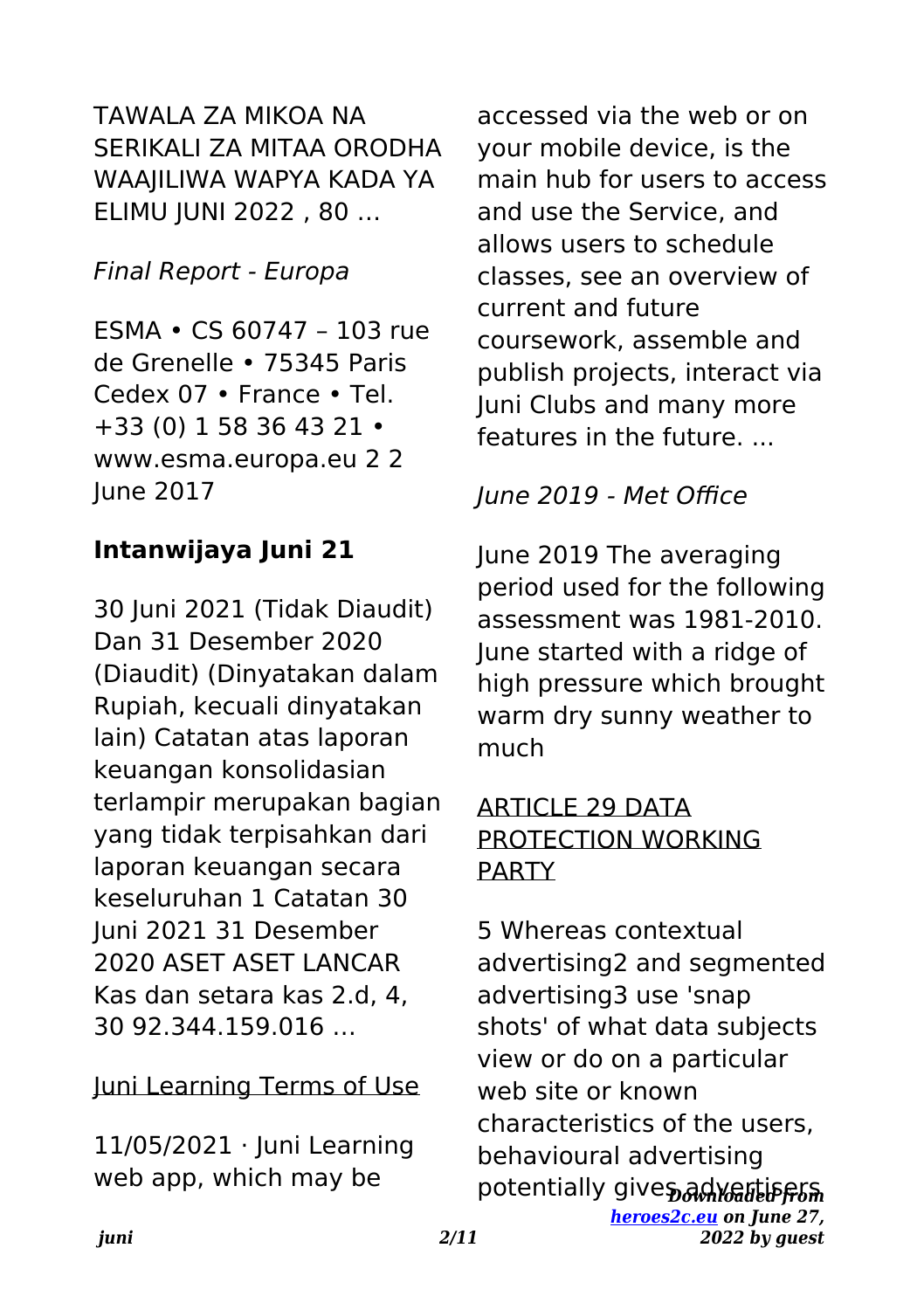a very detailed picture of a data subject's online life,

#### **Recommendations 01/2020 on measures that supplement transfer …**

Adopted 3 Executive summary The EU General Data Protection Regulation (GDPR) was adopted to serve a dual-purpose: facilitating the free flow of personal data within the European Union, while preserving the fundamental rights and

NK-BK Rallycross - 12 juni 2022

NK-BK Rallycross - 12 juni 2022 N.R.V. 12 June 2022 Result of Heat 1 SuperNationals MIN Eurocircuit - 1000 mtr. Pos Nbr Driver Car Race Time Points 1 2 3 4 5 6

PISA 2018 Results - OECD

16 C 2019 -» -PISA 2018 Results (Volume I): What Students Know and Can Do Executive Summary • There were large differences between individual countries and economies in how their performance changed between 2015 and 2018. For example, mean performance in mathematics improved in 13 countries/economies (Albania, Iceland, Jordan, Latvia, Macao [China], …

## **SALINAN**

Penghasilan yang berlaku untuk tanggal 22 Juni 2022 sampai dengan 28 Juni 2022; Mengingat : 1. Undang-Undang Nomor 7 Tahun 1983 tentang Pajak Penghasilan (Lembaran Negara Republik Indonesia Tahun 1983 Nomor 50, Tambahan Lembaran Negara Republik Indonesia Nomor 3263) sebagaimana telah beberapa kali diubah terakhir dengan Undang-Undang Nomor 7 Tahun

#### schaft.be

Author: Joos, Bart Created Date: 6/17/2022 3:12:37 PM

> *Downloaded from [heroes2c.eu](http://heroes2c.eu) on June 27, 2022 by guest*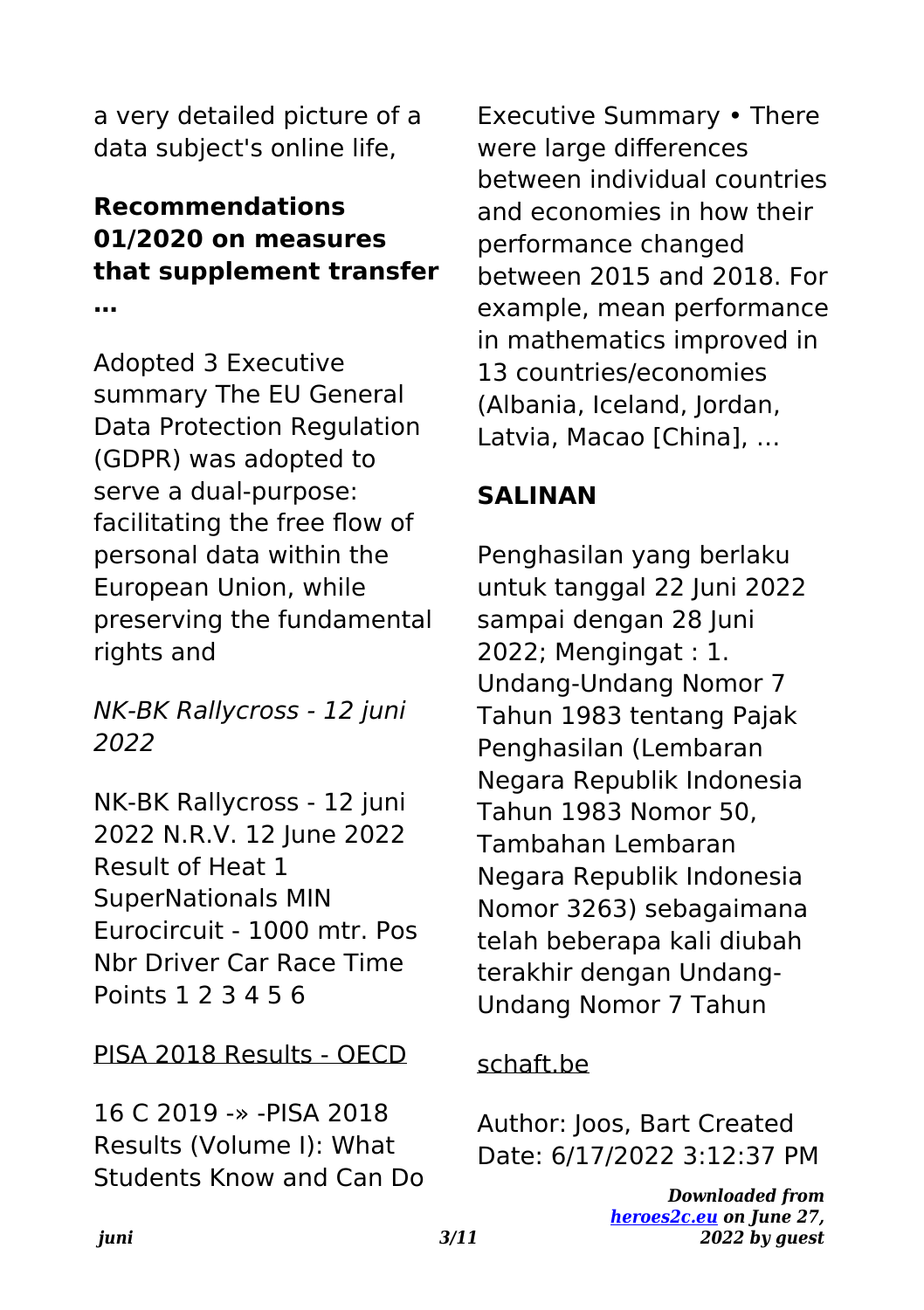## **Wuppertaler Gottesdienstkalender 25. Juni – 1. Juli**

2 days ago · 25. Juni – 1. Juli  $GD =$  Gottesdienst  $FG =$ Familiengottesdienst KG = Kindergottesdienst SVM = Sonntagvorabendmesse  $WGF = Wort-Gottes-Feier =$  $Abendmahl = luqend-GD =$  $Kinder-GD = Kaffee = Musik$  $=$  Online  $=$  Open-Air  $=$ Taufe

#### **www.kbo-astenheusden. nl**

Created Date: 6/7/2022 2:21:09 PM

## **, 20 Juni 2022**

Bengkulu Selatan, 20 Juni 2022 Guru Thamrin Efendy . Author: www.websiteedukasi.com Keywords: File By Websiteedukasi.com Created Date: 6/21/2022 6:02:45 AM ...

## **Dantoto Kalender JUNI 2022 vers E**

'\$72 '\$\* 7 ' %\$1(%\$1(15 63 / 675(\$0 1\* .\$1\$/-81 mxq oº .2892/\$ )5\$1.5 \* mxq oº %2'(1 '8% 9 9 9 69(5 \*

#### juni 2022

juni 2022 Kapittel 2 Bakkebyråkratiet - der emosjonelt arbeid blir politikk. Kapittel 4 Reformtrender og endringsparadokser. Ragnhild Hellesøs forelesning Hellesø, R.; Fagermoen, M.S.(2015). Cultural diversity between hospital and community nurses: implications for continuity of care. International Journal of Integrated Care, Vol. 10, 18 ...

#### **MCK750-B-ZH-EN.book Seite 1 Dienstag, 13. Juni 2017 11:31 11 …**

dangle (risk of s<del>tumbling). ••</del> *[heroes2c.eu](http://heroes2c.eu) on June 27, 2022 by guest* MCK750 Scope of delivery EN 7 • Never immerse the device in water. • Do not operate the device when the lid is open. • Do not allow the connection cable to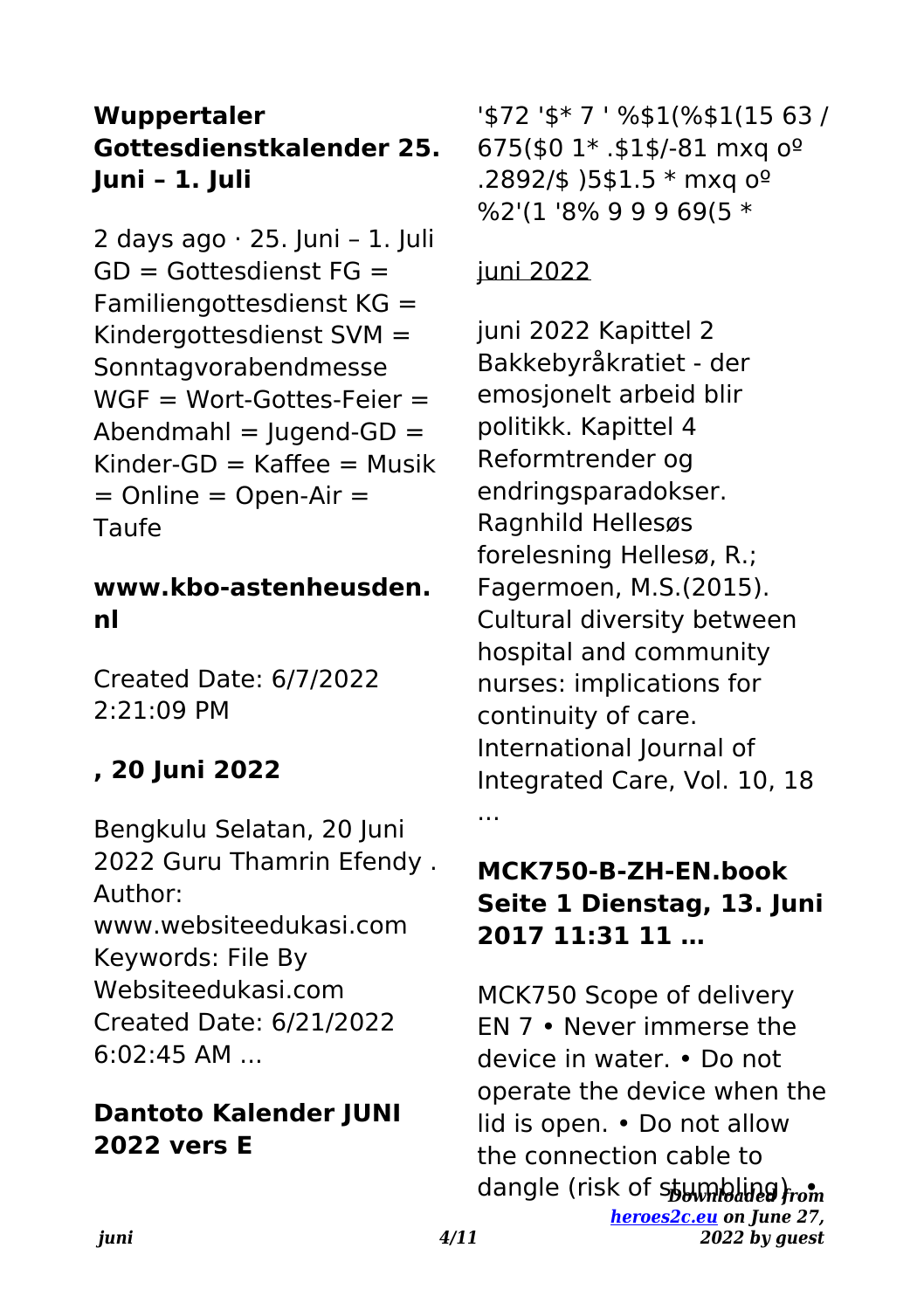Do not lay the connection cable over edges or corners. • Store all unattached parts of the kettle safely before starting your journey.

## **NK-BK Rallycross - 12 juni 2022**

NK-BK Rallycross - 12 juni 2022 N.R.V. 12 June 2022 Result of Heat 2 SuperNationals MIN Eurocircuit - 1000 mtr. Pos Nbr Driver Car Race Time Points 1 2 3 4 5 6

Klimaplan for en grøn affaldssektor og cirkulær økonomi

16. juni 2020 . 2 Formål Der er med bred opbakning i Folketinget sat et meget ambitiøst mål om at reducere de nationale drivhusgasudledninger med 70 pct. i 2030 i forhold til 1990. Regeringen (Socialdemokratiet), Venstre, Radikale Venstre, Socialistisk Folkeparti, Enhedslisten, Det Konservative Folkeparti, Liberal

Alliance og Alternativet er enige om, at affaldssektoren skal …

## **Manajemen Pemberian Pakan Ayam Broiler di Desa Tanjung …**

Jurnal Peternakan Sriwijaya Vol. 6, No. 1, Juni 2017, pp.37-43 ISSN 2303 – 1093 37 Manajemen Pemberian Pakan Ayam Broiler di Desa Tanjung Pinang Kecamatan Tanjung Batu Kabupaten Ogan Ilir Feeding Management of Broiler Chicken in Tanjung Pinang Village, Tanjung Batu Subdistrict, Ogan Ilir Regency M. L. Sari\* & M. Romadhon

## ÖSTERSUND 11 JUNI

12,5ak 284.100 <del>թ</del>ան Ման Ման Մար *[heroes2c.eu](http://heroes2c.eu) on June 27, 2022 by guest* TRIO TVILLING KOMB V&P IMPERIAS JULIETTE Strandberg Elias (Ber Ro) 2140:1 Ber Ro Ax 10/5-4 9/2140 7 16,0a 53 Eri Ki Ti 22/5-10 6/1609 1 12,7a 138 21: 11 5-2-1 22: 2 1-0-0 GOLDEN OPPORTUNITY Lönn Linus (Ols Li)2140:2 2 5s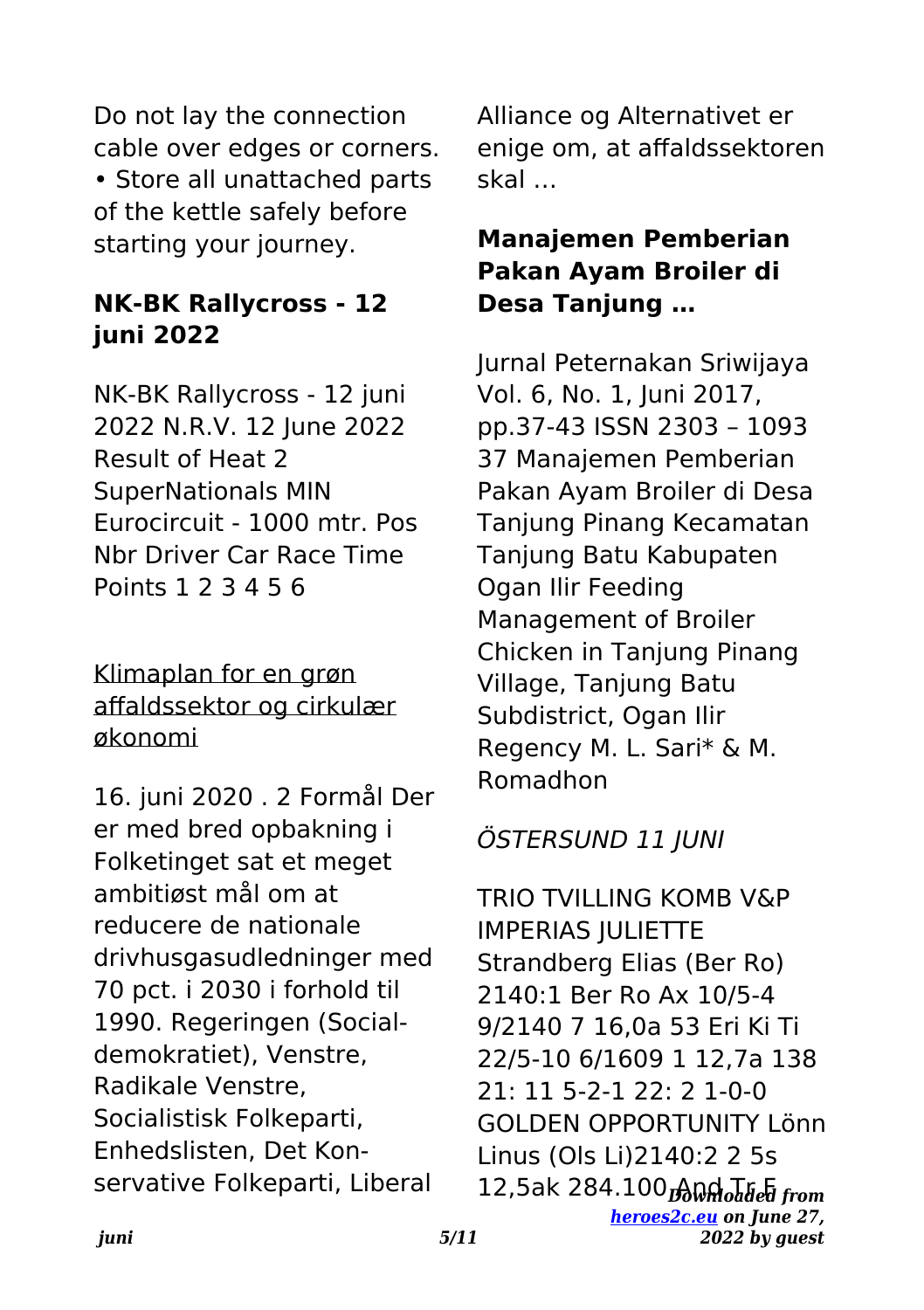8/11-9 6/2140 2 14,5a 33 And Tr S 27/11-8 1/2140 6 14,3 83

#### TIP OF THE ICEBERG

4 TIP OF THE ICEBERG Religious Extremist Funders against Human Rights for Sexuality and Reproductive Health in Europe 2009 – 2018 5 Preface 6 List of abbreviations 7 Executive summary 8 Introduction 9 Methodology 11 Part I: Tip of the Iceberg: Anti-gender actors in Europe

GLOBALIZATION: **THEORETICAL** PERSPECTIVES, IMPACTS  $AND...$ 

FACTA UNIVERSITATIS Series: Economics and Organization Vol. 5, No 3, 2008, pp. 263 - 272 GLOBALIZATION: THEORETICAL PERSPECTIVES, IMPACTS AND INSTITUTIONAL RESPONSE OF THE ECONOMY UDC 005.44 Zoran Stefanović Faculty of Economics, University of Niš, Trg kralja Aleksandra Ujedinitelja 11, Serbia

## **#231 "Greas-em" Dry Graphite Lubricant**

©2022 Kadee ® uality Products Co. Tel: 541-826-3883 FAX: 541-826-4013 www.kadee.com e-mail: mail@kadee.com WARNING: Cancer and Reproductive Harm www.p65warnings.ca.gov WARNING: CHOKING HAZARD - Small Parts - Not for children under 14 years. CNW, DRGW, MKT, MP, SP, SSW, UP, & WP marks are

made under trademark license from Union Paci˜c …

## M2: IHI The National Board of Health and Welfare 20 juni 2022 final

events cause prolonged from *[heroes2c.eu](http://heroes2c.eu) on June 27, 2022 by guest* Sweden calls for increased national and coordinated efforts to support patient safety • Approximately 1 in 10 patients experience avoidable harm every year • For 50 000 patients these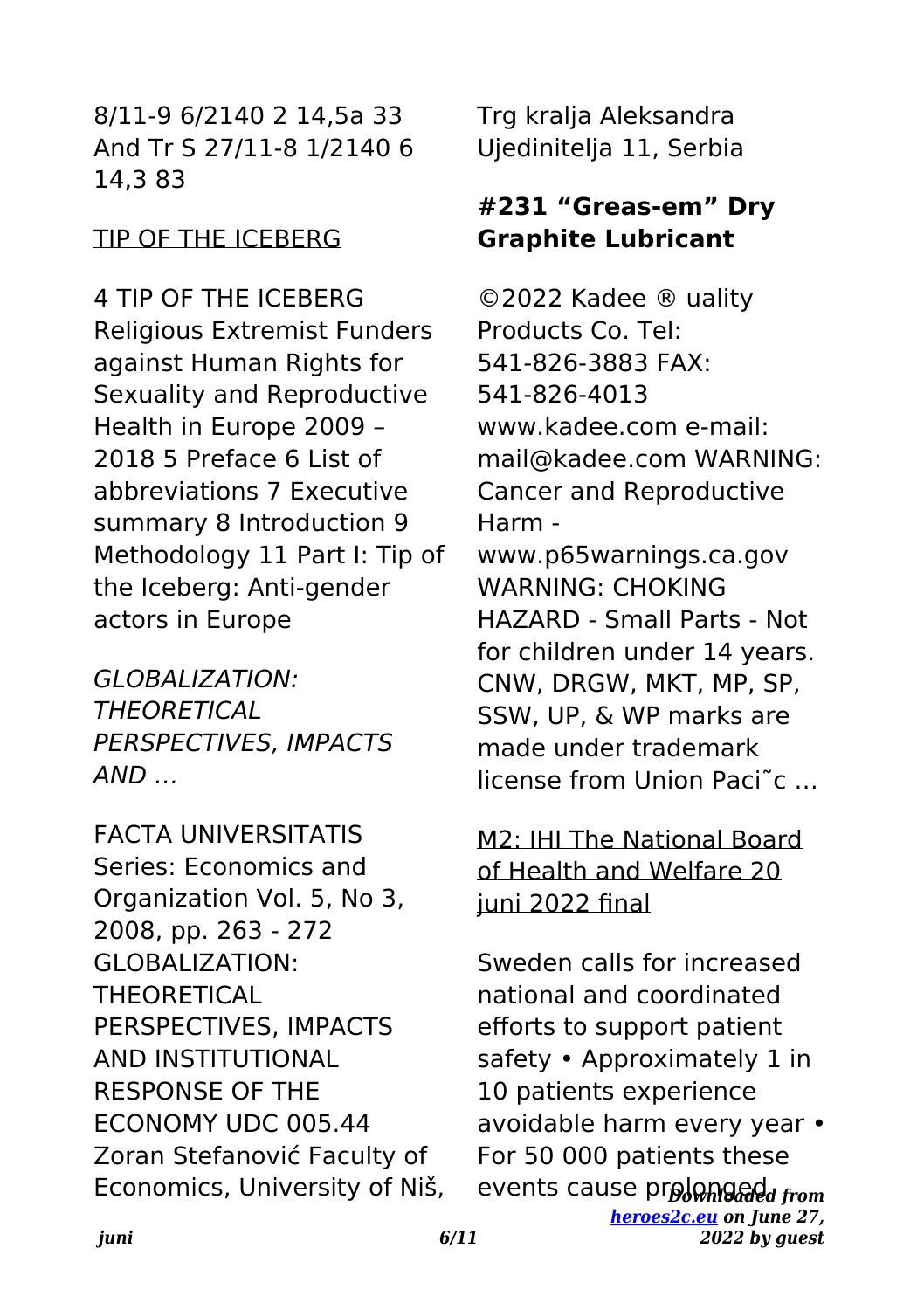hospitalization •Between 2 000 and 2 600 patients suffer permanent harm

#### **Country Report: Italy**

Glossary & List of Abbreviations Decree Law Regulatory act which provisionally enters into force but requires the enactment of a legislative act in order to have definitive force. This process is described as "implementation by law" (conversione in legge), and it is possible for the Decree Law to undergo amendments in the process of enactment of the law.

#### SOLVALLA OPEN STRETCH **NEI**

SOLVALLA 22 JUNI TV-TIDER: Kl 19.00-22.00 V86 Direkt från Solvalla, TV12. ATG Live sänds i Com Hem på kanalplats 18, på atg.se och i din ATG-Butik. (Med reservation för ev. ändringar). Gratisprogram En eventuell Jackpot på V86 Solvalla onsdag 22 juni går

till V86 på Vaggeryd onsdag 29 juni. SOLVALLA OPEN STRETCH NEJ VINKLAD STARTVINGE NEJ

#### Stundenzettel Juni 2022 - Arbeitszeiterfassung

Firma: Name: Stundenzettel Juni 2022 vom 01.06.2022 bis 30.06.2022 Tag Datum Beginn Ende Pause Arbeitszeit (abzgl.

Country Guidance: Iraq - European Union Agency for Asylum

The country guidance represents the common assessment of the situation in the country of origin by senior policy officials from EU Member States, in accordance with ent EU legislation and curr

This coordinated text was drawn up by the CSSF for information …

*Downloaded from* (SICAR), as amended; the*[heroes2c.eu](http://heroes2c.eu) on June 27, 2022 by guest* the law of 15 June 2004 relating to the Investment company in risk capital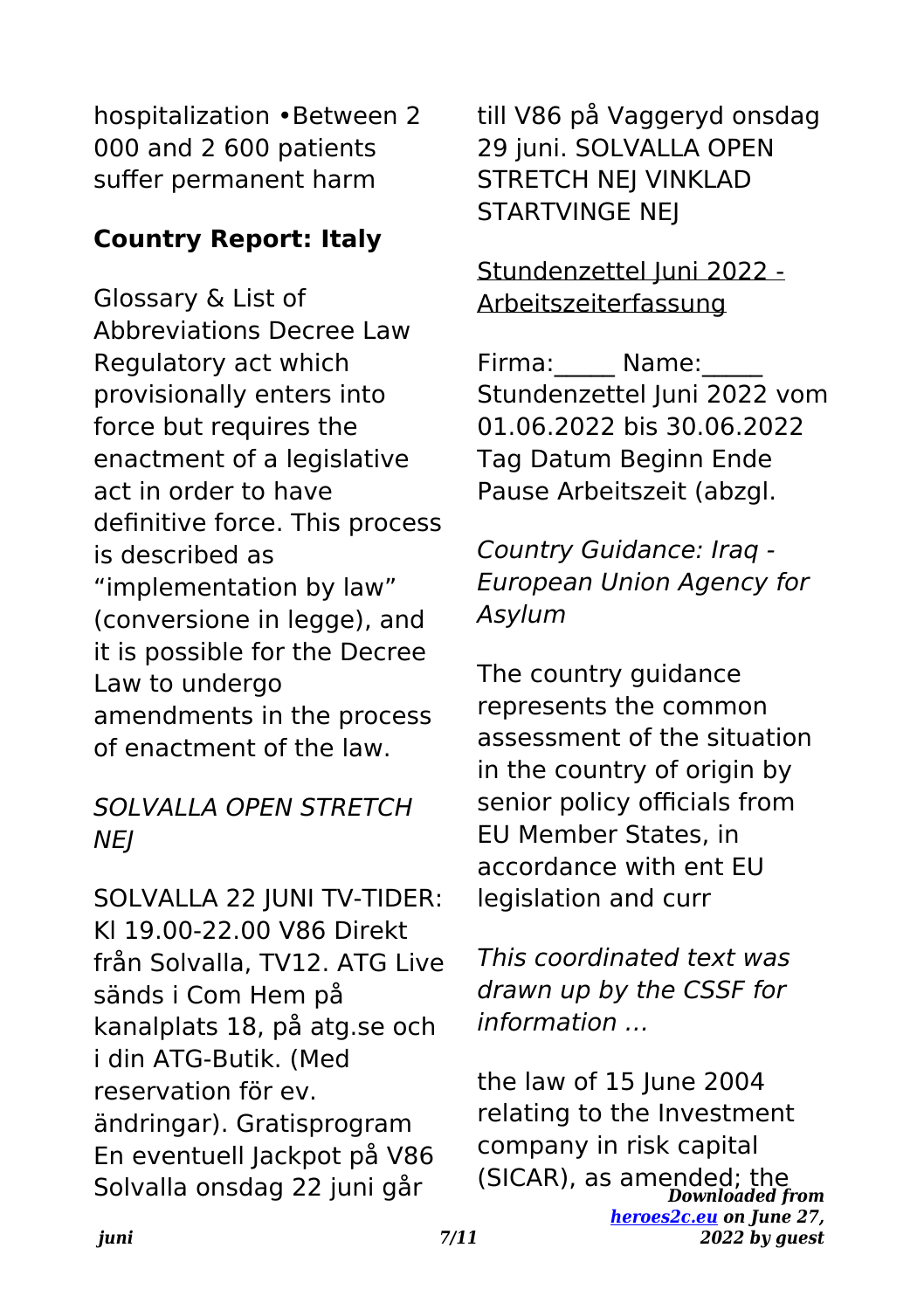law of 13 July 2005 on institutions for occupational retirement provision in the form of pension

#### MONTAG, 13. JUNI

JUNI 2022 SPEZIALMENU FEIERTAG holiday's special menu FREITAG, 17. JUNI 2022 SPINAT-LASAGNE Paradeiserragout A/ G spinach-lasagne, tomato ragout LACHSFORELLE Wasabi-Zuckererbsenpüree, Lemongras-Sauce D/G salmon trout, wasabi-sugar peas puree, lemon grass sauce ALLE WOCHEN-TAGESTELLER € 13,50. Created Date : 6/12/2022 …

#### **stocklist / Bestandsliste Juni 2022**

POLYPED specialized in unusual invertebrates since 1991 stocklist / Bestandsliste Juni 2022 orders only by @ email: subfusca@gmx.net <sup>2</sup> +49 157 7172 9143 Versand / Abholung in Köln nach Vereinbarung möglich nächste Aktualisierung

28.juni 2022 / alte Listen verlieren ihre Gültigkeit, Preise in €uro, solange der Vorrat reicht Bestellung bitte per email, Infos zum …

## **Standardkarte OG Juni 2022 englisch - kuffler.de**

vegan & vegetarian stewed sweet potatoes in olive oil and sea salt ratatouille, pesto and fresh watercress € 19,50 vegan lentils curry coconut milk, sweet potatoes spinach, rice € 21,00 risotto of bavarian rice wild broccoli, pine seeds, parmesan cheese € 19,50 fish grilled fillet of trouts black garlic cream, mashed potatoes wild broccoli, lemon sauce

## **Juni 2022**

eller måske går*ᢧ*إسلام eller måske *[heroes2c.eu](http://heroes2c.eu) on June 27, 2022 by guest* Derfor bliver aktivitetstilbuddet i juni og juli (uge 23 – uge 30) lidt anderledes end resten af året. Der vil mandage, onsdage og fredage være gymnastik for alle, som har lyst. Det er i gymnastiksalen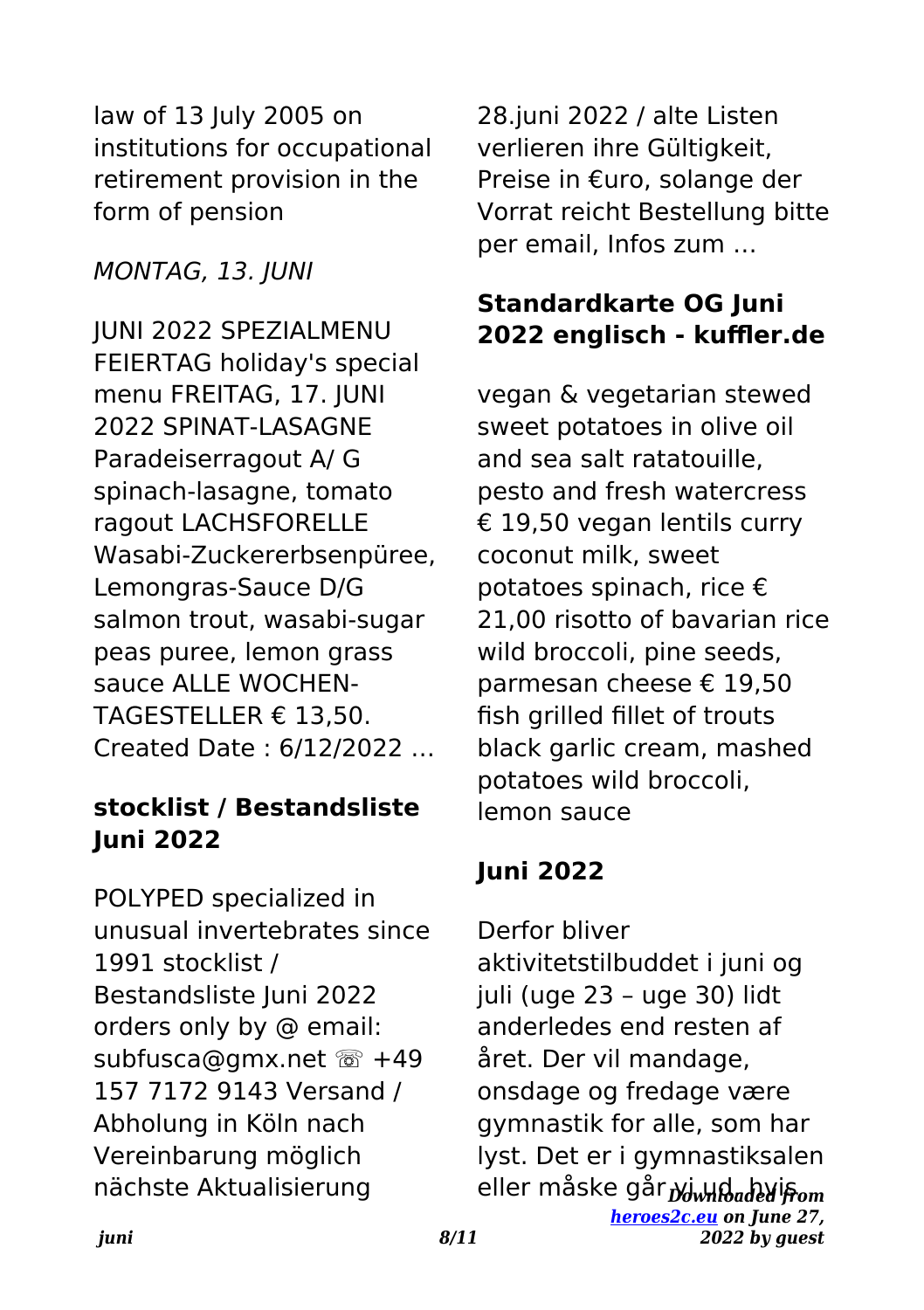vejret er godt. Der vil være 2 terapeuter tilstede og det foregår i et niveau, hvor alle kan være med.

DIRECTIVE (EU) 2016/ 943 OF THE EUROPEAN PARLIAMENT AND …

of know-how and business infor mation, whether as a complement or as an alternative to intellectual proper ty r ights, trade secrets allow creators and innovators to der ive profit from their creation or innovation and,

#### JUNI SINGH - Paris School of Economics

JUNI SINGH Personal website PhD candidate, Paris School of Economics, France junisingh7@gmail.com (+33 640481671), Citizenship: American EDUCATION PhD in Economics, Paris School of Economics 2016 - 2020 Visiting student, Massachusetts Institute of Technology April- June 2019 Masters in Applied Policy and Economics, Paris School of Economics 2015

#### Mei-juni 2022 - Baila Bel Air

Mei-juni 2022 2 MAANDAG 16 mei t/m 4 juli Studio 1 18-19u: Salsa beginners 3 (Nilo & Aniel) 19-20u: Salsa intermediate 1 (Nilo & Aniel) 20-21u: Salsa intermediate 2 (Nilo & Aniel) Studio 2 Studio 2 18-19u: Salsa beginners 2 (Steve & Angela) 19-20u: Salsa beginners 1 (Steve & Angela)

## Country of origin information report Syria

Page 6 of 102 1 Political and security situation The conflict in Syria has lasted for more than ten years now. It began in March 2011 as a peaceful protest …

## **THE DOLDER GRAND**

THE DOLDER GRAND . Author: Andrea.Laube Created Date: 6/5/2022 1:58:38 PM

#### PROGRAMMA

*Downloaded from [heroes2c.eu](http://heroes2c.eu) on June 27, 2022 by guest*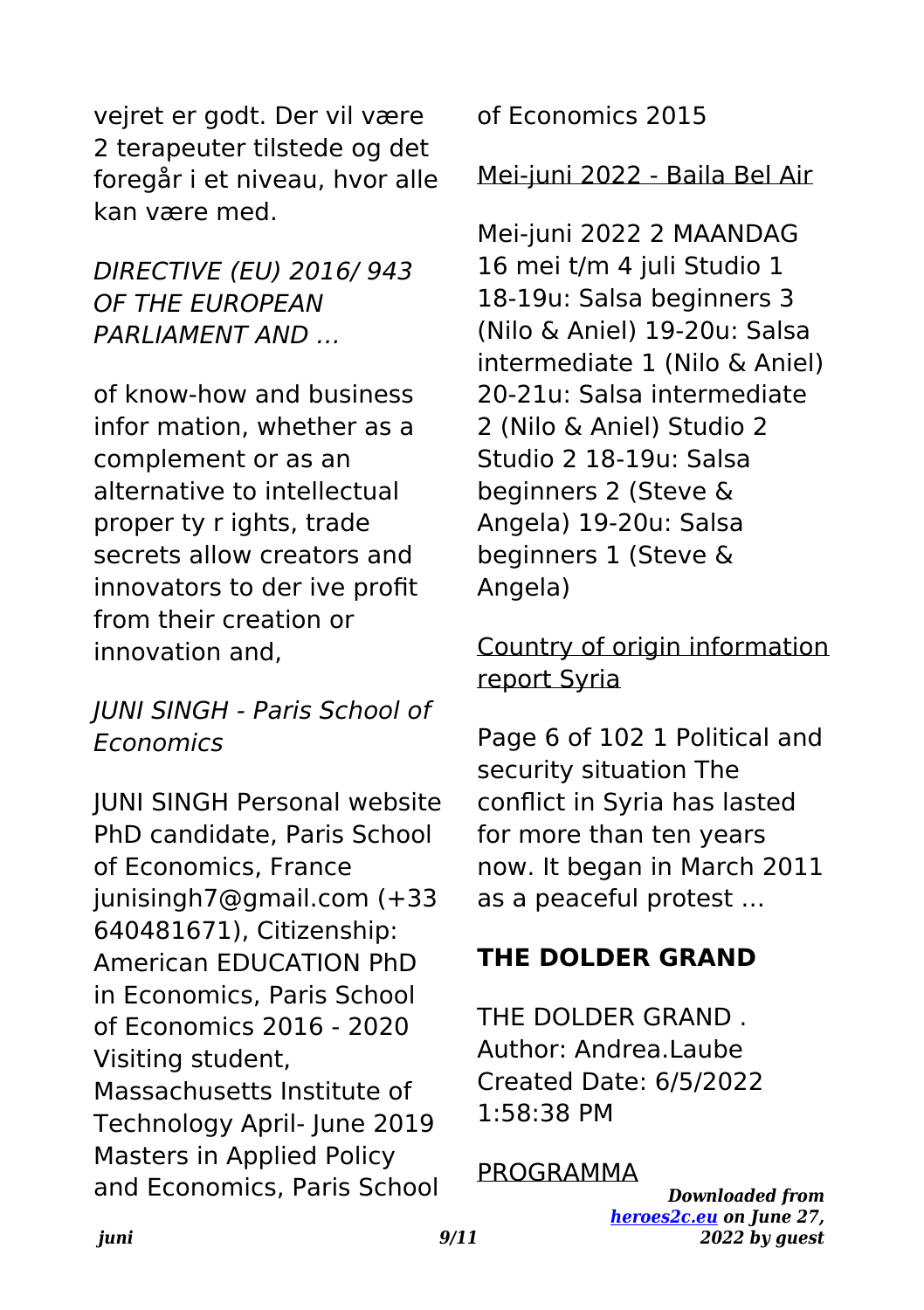PROGRAMMA DO 16 juni 10:30 Laatste kans: Ali & Ava 10:45 El Buen Patrón 11:00 Downton Abbey: A New Era 12:30 Hit the Road 13:20 12:25Délicieux 13:40 Wheel of Fortune and Fantasy 14:35 To Olivia 15:40 Operation Mincemeat 16:10 El Buen Patrón 16:35 Falling For Figaro 18:20 Délicieux 18:40 Bergman Island 19:00 Hit the Road 20:40Everything Everywhere All at Once

## **21June FINAL PRESS RELEASE WPP17 - United Nations**

United Nations Department of Public Information 405 East 42 nd Street, New York, NY 10017 | E: dpicampaigns@un.org PRESS RELEASE World population …

PRESS RELEASE No 91/22

#### 01/06/2022 ·

Communications Directorate Press and Information Unit curia.europa.eu make it possible to identify Wagner

Group and contain precise and …

Consumer trends accelerated by the COVID-19 pandemic are …

3 | PwC's June 2021 Global Consumer Insights Pulse Survey Consumers' shift to digital has accelerated dramatically. They are buying more groceries online, Gen …

## Hans Knot International Radio Report May-June 2020

This year Radio Minerva exists 40 years and coming Saturday there is a special broadcast from the former lightship the West-Hinder 3. It would be nice if that was a regular feature.

#### **2021-2022 Juni or FENB EVENT CALENDAR - Fencing NB**

*Downloaded from* t #2 Longueui l , P Q U11,*[heroes2c.eu](http://heroes2c.eu) on June 27, 2022 by guest* Dec. 9-12, 2021 December NA C Col umbus, O H DI V 1, Juni or, Cadet Dec. 11-12, 2021 Q uebec Yout h Ci rcui